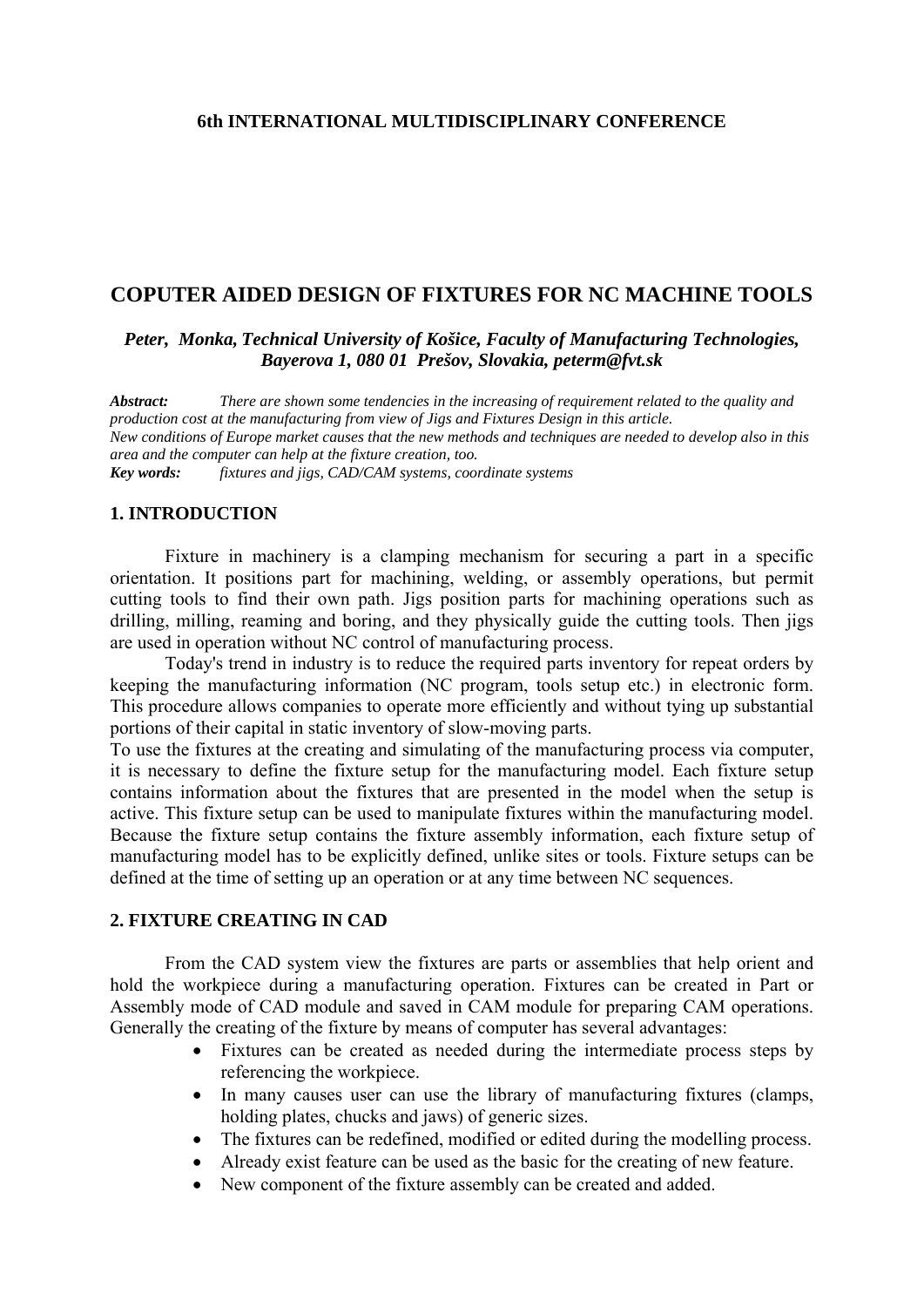- Unnecessary component of the fixture assembly can be deleted or removed.
- It can be redefined the placement of fixture component very simply.
- The creating of fixture drawings or individual components, when they were modelled, is very quickly and simply, too.
- All changes in the fixture are automatically transformed into the drawings.
- It is possible to assembly the model of manufacturing part and the model of fixture and so early recognize the mistakes of modelled fixture.
- All data can be saved and stored in electronic form without of the need of paper. Data can be transported via the storage medium and sent by means of mail other electronic ways.
- The simulation of the machining process on the computer is very useful for the fixture designer and for more easily selection of the best variant of suggested fixture.

For use of the fixture in the manufacturing process the fixture setup for manufacturing model must be defined. These setups are depending on the dimension tolerances and dimension chains, which are defined by designer of manufactured piece. Manufacturing process designer must be able to analyse parts and propose types of required locating, supporting and clamping devices, complete economic analysis of a fixture design.

# **3. COORDINATE SYSTEMS**

Coordinate systems are one of the elements of operation and NC sequence in CAM system. They define the orientation of the workpiece on the machine and act as the origin (0,0,0) for CL data generation.

Generally can be find two types of coordinate systems in CAM programs:

- Machine Acts as the default origin for all CL data. This coordinate system is specified at the time of operation setup using the program zero.
- NC Sequence Affects all the NC sequence data, such as retract surface and cut feed direction





**Figure 1** Scheme of relation of tool geometry for calculation of angles for combination 1, 2, 7 and 8 according to table 1

**Figure 2** Scheme of relation of tool geometry for calculation of angles for combination 3 - 6 according to table 1

Coordinate systems can belong to the design model, to the workpiece, or to any other component of the manufacturing assembly. Some problems with defining of coordinate systems can be obtained in case use of cutting tool definitions according to tool-in-hand or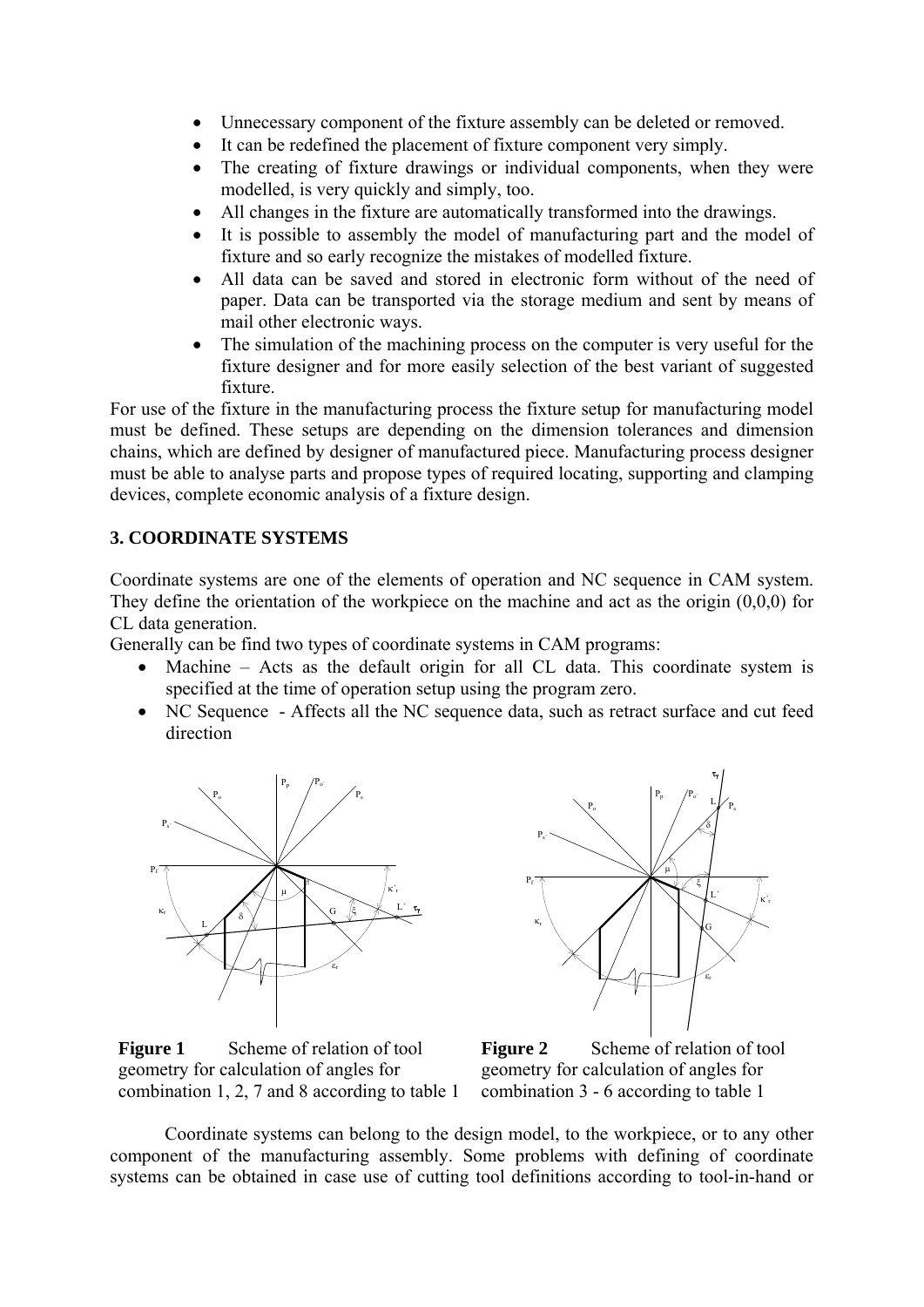tool-in-use system. Possible combinations of geometry characteristics for cutting tools are show in table 1 and schemes of tool geometry relations for calculations of angles are in figures 1 and 2.

| Combi-<br>nation | <b>Cutting edges shape from</b><br>view to corner of tool | $\epsilon_{\rm r}$ | $\gamma_{o}$     | $\lambda_{\rm s}$ | $\mu$                          |
|------------------|-----------------------------------------------------------|--------------------|------------------|-------------------|--------------------------------|
| $\mathbf{1}$     |                                                           | $> 90^{\circ}$     | $\geq 0^{\circ}$ | $\geq 0^{\circ}$  | $\epsilon_{\rm r}$             |
| $\overline{2}$   |                                                           | $\leq 90^{\circ}$  | $\geq 0^{\circ}$ | $\geq 0^\circ$    |                                |
| $\overline{3}$   |                                                           | $> 90^\circ$       | $\geq 0^{\circ}$ | $< 0^{\circ}$     | $180 - \varepsilon_r$          |
| $\overline{4}$   |                                                           | $\leq 90^{\circ}$  | $\geq 0^{\circ}$ | $< 0^{\circ}$     |                                |
| 5                |                                                           | $> 90^\circ$       | $< 0^{\circ}$    | $\geq 0^{\circ}$  | or<br>$(\kappa_r + \kappa'_r)$ |
| 6                |                                                           | $\leq 90^{\circ}$  | $< 0^{\circ}$    | $\geq 0^{\circ}$  |                                |
| $\overline{7}$   |                                                           | $> 90^{\circ}$     | $< 0^{\circ}$    | $< 0^{\circ}$     |                                |
| 8                |                                                           | $\leq 90^{\circ}$  | $< 0^{\circ}$    | $< 0^{\circ}$     | $\epsilon_{\rm r}$             |

**Table 1** Combinations of angles  $\varepsilon_r$ ,  $\gamma_o$  and  $\lambda_s$  for tool-in-hand system

The differences in definitions of coordinate systems for cutting tools and other features of CAM model must be solved by unification of coordinate systems principles for all components of this model.

To design and to make the good fixture is very difficult task, because the fixture must verify several requests at the same time (the request for accuracy, toughness…) and the fixture designer must know not only conditions of the fixture suggestion, but he must be good constructer and he must know the CAD/CAM system for the computer designing.

On these principles and with the use of computer (CAD/CAM system ProEngineer) it was suggested the fixture on the figure 3 for the positioning of the workpiece as show figure 4.